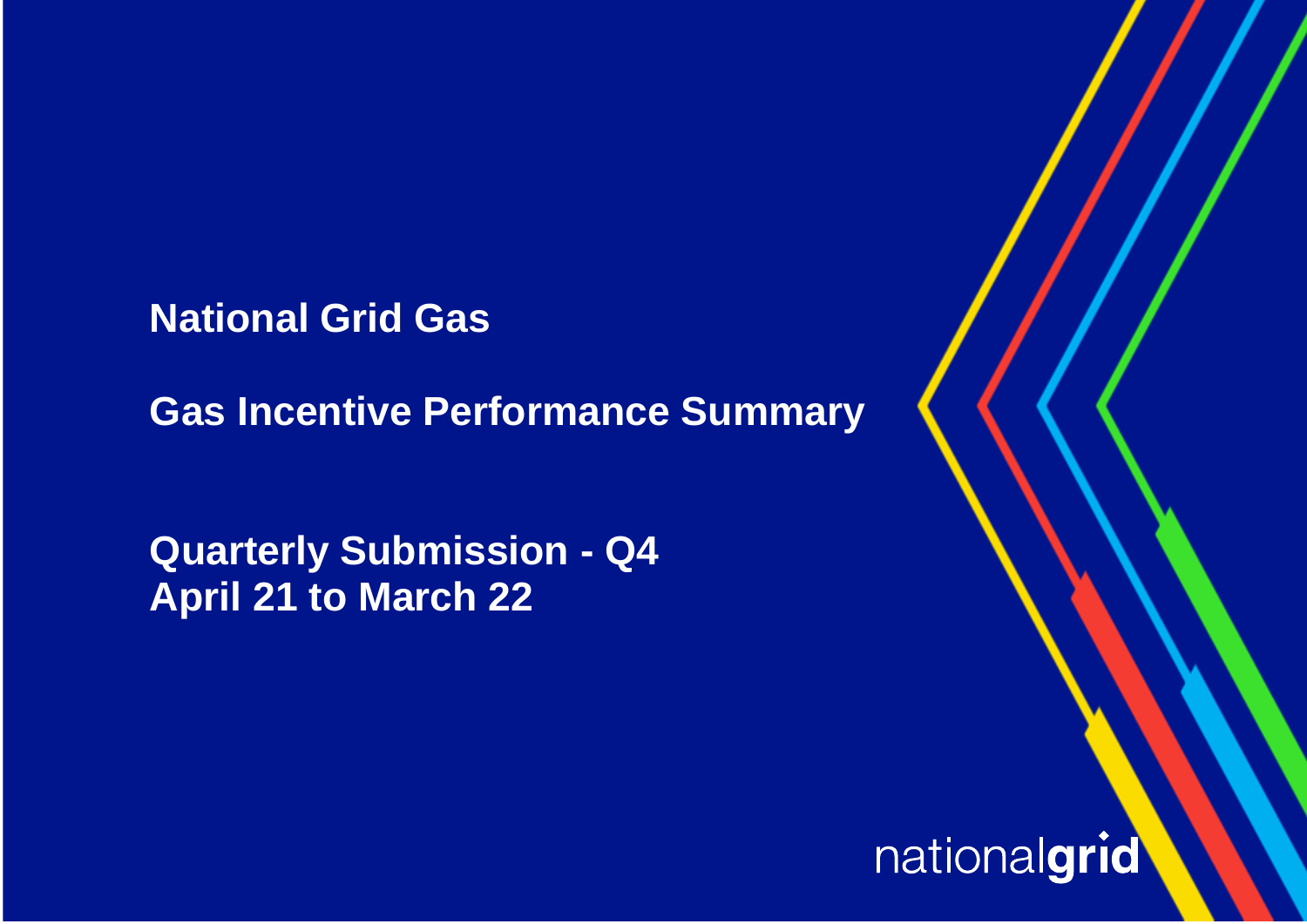## **Introduction**

This report is to provide a summary of the Gas Transmission Incentives Quarterly Performance, this summary has been created to provide greater transparency following feedback from industry participants.

The Gas System Operator function of National Grid Gas is subject to licence obligations and several financial and reputational incentive arrangements, measured through agreed methodologies following licence consultation. These are regularly reported to and monitored by Ofgem.

These incentive arrangements are designed to minimise the overall cost of system operation to consumers, influence our behaviour to minimise the impact on the market and to consider environmental impacts and to support the efficient operation of the wholesale gas market, to deliver outputs which provide benefits to the industry and consumers.

The various incentive schemes provide a focus on key areas where National Grid Gas Transmission can create value for the industry and consumers, allowing National Grid to retain a share of any value created (or to be penalised should targets not be met).

## **For further details**

Further details on each incentive can be found here: <https://www.nationalgrid.com/uk/gas-transmission/about-us/system-operator-incentives>

Or contact [chris.hewitt@nationalgrid.com,](mailto:chris.hewitt@nationalgrid.com) Incentive Development Team.